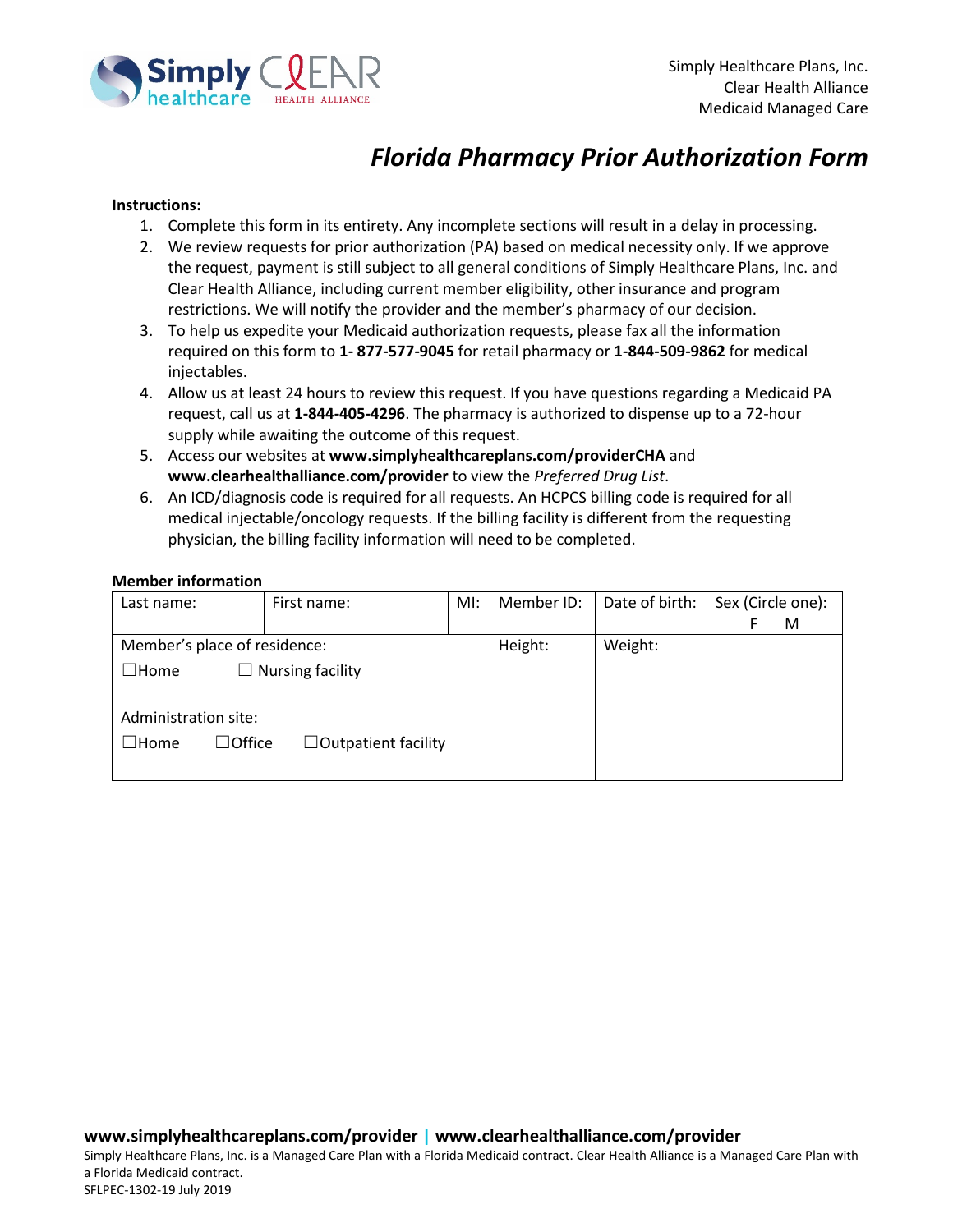## **Medication information**

| Drug name and strength requested:                                                                                                                                    |                                                                                                                                          | SIG (dose, frequency and duration):                                    |                           | <b>HCPCS billing code:</b> |  |  |
|----------------------------------------------------------------------------------------------------------------------------------------------------------------------|------------------------------------------------------------------------------------------------------------------------------------------|------------------------------------------------------------------------|---------------------------|----------------------------|--|--|
| Diagnosis and/or indication:                                                                                                                                         | ICD code:                                                                                                                                |                                                                        |                           |                            |  |  |
| Has the member tried<br>other medications to                                                                                                                         |                                                                                                                                          | Drug(s) name and strength:                                             |                           |                            |  |  |
| treat this condition?                                                                                                                                                |                                                                                                                                          | Date range of use:                                                     | SIG (dose and frequency): |                            |  |  |
| $\square$ Yes. Provide this<br>information in the area to                                                                                                            |                                                                                                                                          | Did the member experience any of the below?<br>$\Box$ Adverse reaction | $\Box$ Other              |                            |  |  |
| the right. You may be<br>asked to provide<br>supporting<br>documentation such as<br>copies of medical<br>records, office notes or<br>completed FDA<br>Medwatch form. | $\Box$ Inadequate response<br>Briefly describe details of adverse reaction, inadequate response or other<br>in the space provided below. |                                                                        |                           |                            |  |  |
| $\square$ <b>No.</b> Explain why not:                                                                                                                                |                                                                                                                                          |                                                                        |                           |                            |  |  |
|                                                                                                                                                                      |                                                                                                                                          |                                                                        |                           |                            |  |  |
|                                                                                                                                                                      |                                                                                                                                          |                                                                        |                           |                            |  |  |
|                                                                                                                                                                      |                                                                                                                                          |                                                                        |                           |                            |  |  |
|                                                                                                                                                                      |                                                                                                                                          |                                                                        |                           |                            |  |  |
| Describe medical necessity for nonpreferred medication(s) or for prescribing outside of FDA labeling:                                                                |                                                                                                                                          |                                                                        |                           |                            |  |  |
|                                                                                                                                                                      |                                                                                                                                          |                                                                        |                           |                            |  |  |
| List all current medications, including dose and frequency:                                                                                                          |                                                                                                                                          |                                                                        |                           |                            |  |  |
|                                                                                                                                                                      |                                                                                                                                          |                                                                        |                           |                            |  |  |
| Other pertinent information:                                                                                                                                         |                                                                                                                                          |                                                                        |                           |                            |  |  |
|                                                                                                                                                                      |                                                                                                                                          |                                                                        |                           |                            |  |  |